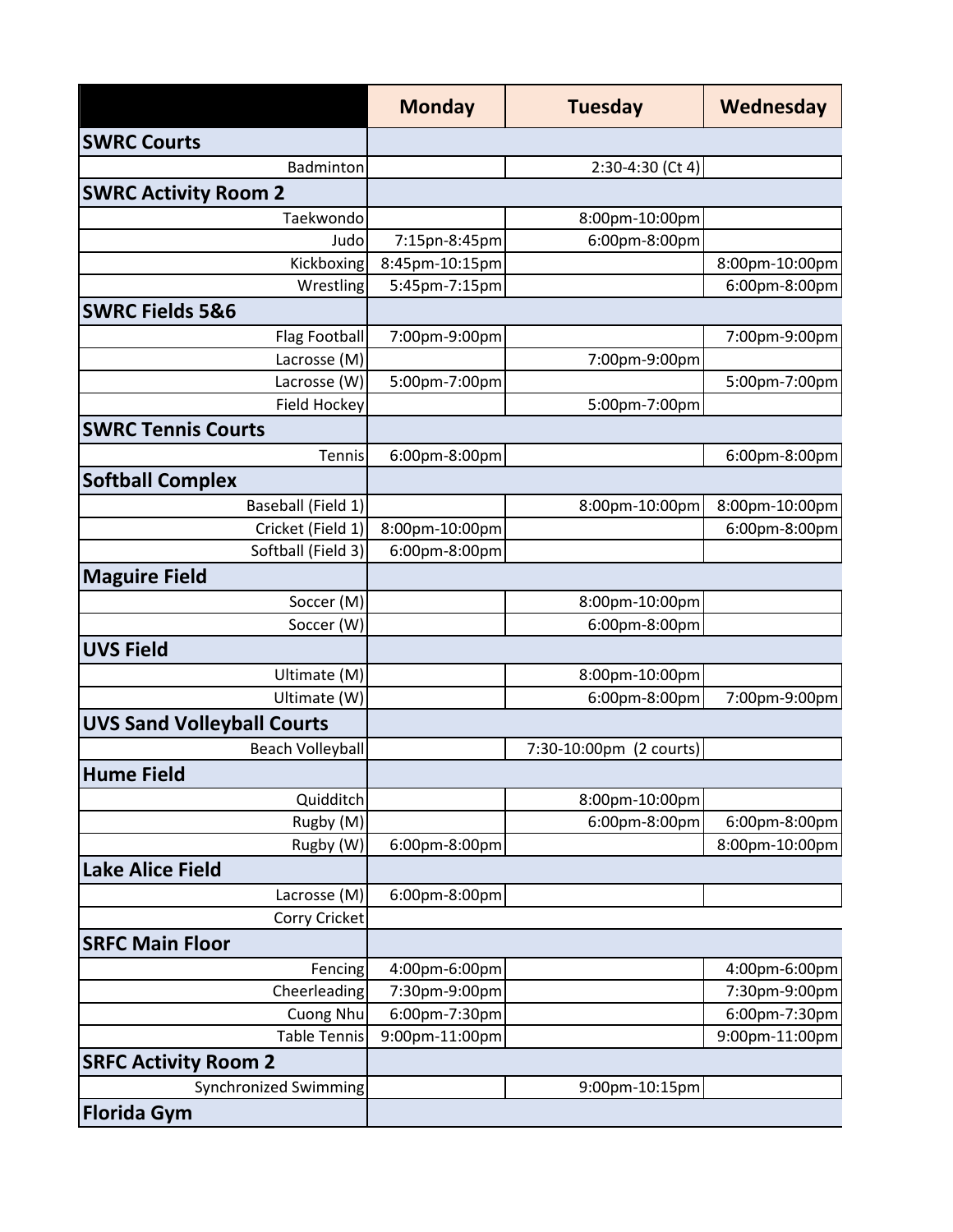| <b>Basketball</b><br>6:00pm-8:00pm |                                 | 6:00pm-8:00pm                   |
|------------------------------------|---------------------------------|---------------------------------|
| Volleyball (M)                     |                                 |                                 |
| Volleyball (W)                     |                                 |                                 |
|                                    |                                 |                                 |
| Synchronized Swimming              |                                 | 7:45pm-9:15pm                   |
| Triathlon                          |                                 |                                 |
| Underwater Hockey<br>7:45pm-9:15pm |                                 | 7:45pm-9:15pm                   |
| Water Polo (M) 6:15pm-7:45pm       |                                 |                                 |
| Water Polo (W) 9:15pm-10:45pm      |                                 | 6:15pm-7:74pm                   |
|                                    | 8:00pm-10:00pm<br>7:45pm-9:15pm | 6:00pm-8:00pm<br>8:00pm-10:00pm |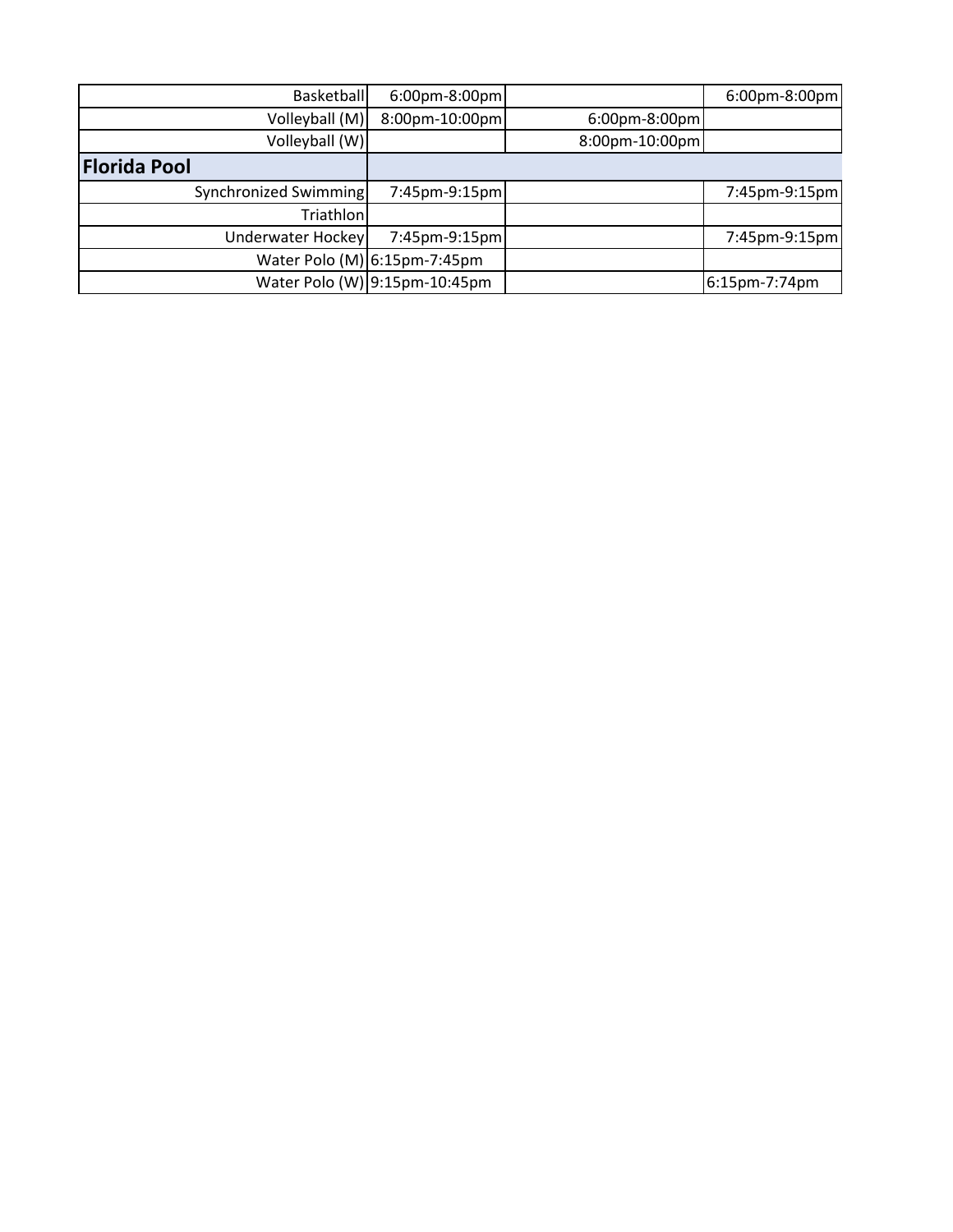| <b>Thursday</b>         | <b>Friday</b>  | <b>Saturday</b> | <b>Sunday</b>  |
|-------------------------|----------------|-----------------|----------------|
|                         |                |                 |                |
| $2:30-4:30$ (Ct 4)      |                | 8:00am-1:00pm   | 8:00am-1:00pm  |
|                         |                |                 |                |
| 8:00pm-10:00pm          |                |                 | 12:00pm-1:00pm |
| 6:00pm-8:00pm           |                |                 |                |
|                         | 6:00pm-8:00pm  |                 | 4:00pm-6:00pm  |
|                         |                |                 | 6:00pm-8:00pm  |
|                         |                |                 |                |
|                         |                |                 |                |
| 9:00pm-11:00pm          |                |                 |                |
| 7:00pm-9:00pm           |                |                 |                |
| 5:00pm-7:00pm           |                |                 |                |
|                         |                |                 |                |
| 6:00pm-8:00pm           |                |                 |                |
|                         |                |                 |                |
| 8:00pm-10:00pm          |                |                 |                |
|                         |                |                 |                |
| 7:00pm-9:00pm           |                |                 |                |
|                         |                |                 |                |
| 6:00pm-8:00pm           |                |                 |                |
| 8:00pm-10:00pm          |                |                 |                |
|                         |                |                 |                |
| 8:00pm-10:00pm          |                |                 | 1:00pm-3:00pm  |
| 6:00pm-8:00pm           |                |                 |                |
|                         |                |                 |                |
| 7:30-10:00pm (2 courts) |                |                 | 12:00pm-4:00pm |
|                         |                |                 |                |
| 8:00pm-10:00pm          |                |                 | 6:00pm-8:00pm  |
| 6:00pm-8:00pm           |                |                 |                |
|                         |                |                 |                |
|                         |                |                 |                |
|                         |                |                 |                |
| 6:00pm-9:00pm           |                | 6:00pm-9:00pm   |                |
|                         |                |                 |                |
|                         | 4:00pm-6:00pm  |                 | 2:00pm-6:00pm  |
|                         |                |                 | 6:00pm-9:00pm  |
|                         | 6:00pm-7:30pm  |                 | 12:00pm-2:00pm |
|                         | 7:30pm-10:00pm |                 |                |
|                         |                |                 |                |
|                         |                |                 |                |
|                         |                |                 |                |